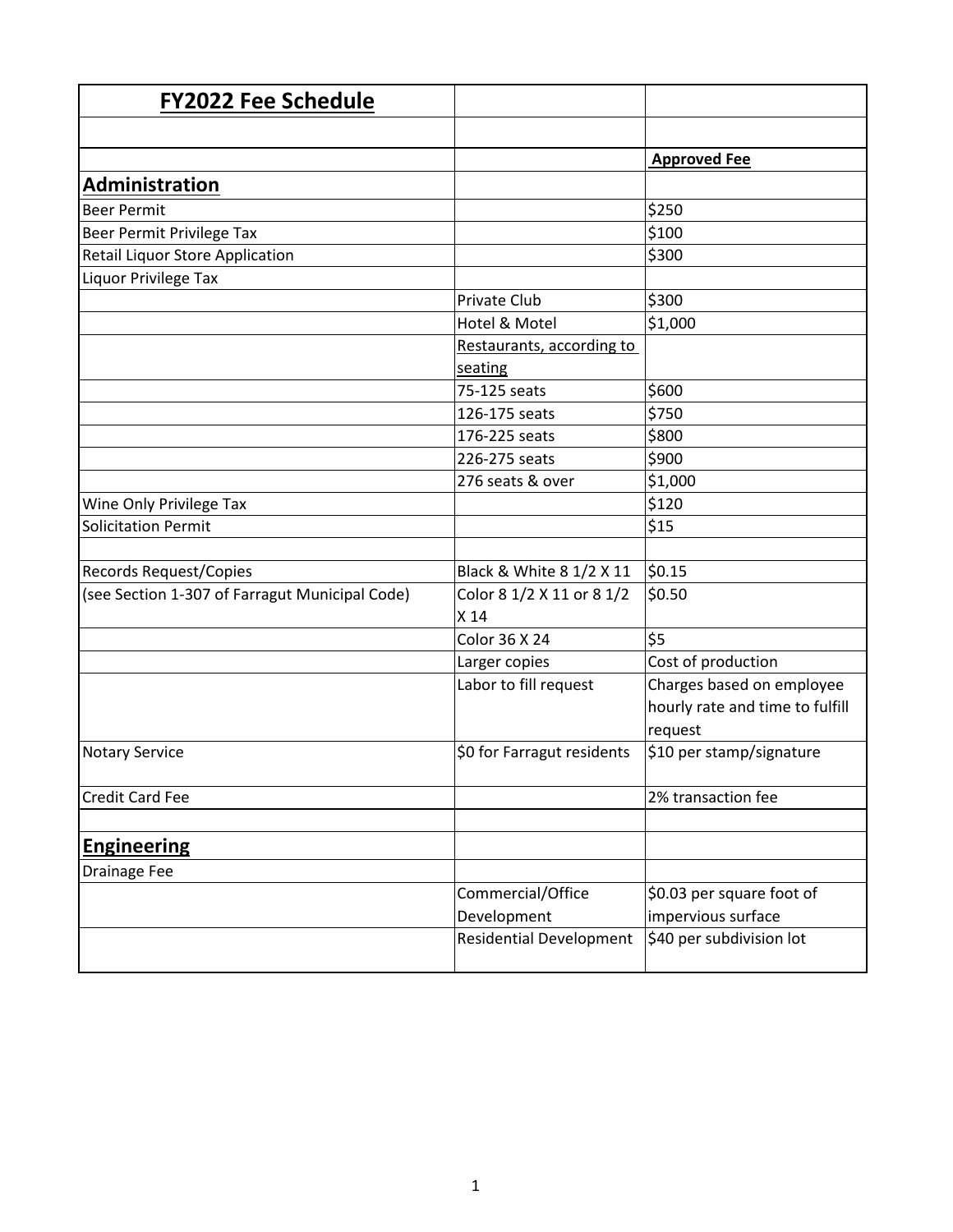| <b>Approved Fee</b><br><b>Community Development</b><br>\$25<br>Illegal Parking (in fire<br>lanes)<br>\$25<br><b>Special Events Permit</b><br>\$25<br><b>Temporary Sign</b><br>Food Truck, per truck/per<br>\$20<br>day<br>\$25<br>Zoning Letter<br>\$250<br><b>Trailblazer Signs</b><br><b>Licensing Fee</b><br>\$100<br>Grand Opening security de \$300<br>\$25<br><b>Grand Opening Permit</b><br>Celebratory Events Permit \$25<br>Permit valuation shall<br>include total value of<br>work, including labor and<br>materials, for which the<br>permit is being issued<br><b>Total Valuation:</b><br>\$1,000 and less<br>\$35.00 minimum<br>\$1,001 to \$50,000<br>\$35.00 for the first \$1,000,<br>plus \$6.50 for each additional<br>thousand or fraction thereof,<br>to and including \$50,000<br>\$50,001 to \$100,000<br>\$340 for the first \$50,000, plus<br>\$5.25 for each additional<br>thousand or fraction thereof,<br>to and including \$100,000<br>\$100,001 to \$500,000<br>\$600 for the first \$100,000,<br>plus \$4.00 for each additional<br>thousand or fraction thereof,<br>to and including \$500,000<br>\$500,001 and up<br>\$2,260 for the first \$500,000,<br>plus \$2.60 for each additional<br>thousand or fraction thereof<br>\$35, plus \$5.00 for each |                         |  |
|-----------------------------------------------------------------------------------------------------------------------------------------------------------------------------------------------------------------------------------------------------------------------------------------------------------------------------------------------------------------------------------------------------------------------------------------------------------------------------------------------------------------------------------------------------------------------------------------------------------------------------------------------------------------------------------------------------------------------------------------------------------------------------------------------------------------------------------------------------------------------------------------------------------------------------------------------------------------------------------------------------------------------------------------------------------------------------------------------------------------------------------------------------------------------------------------------------------------------------------------------------------------------------------------|-------------------------|--|
|                                                                                                                                                                                                                                                                                                                                                                                                                                                                                                                                                                                                                                                                                                                                                                                                                                                                                                                                                                                                                                                                                                                                                                                                                                                                                         |                         |  |
|                                                                                                                                                                                                                                                                                                                                                                                                                                                                                                                                                                                                                                                                                                                                                                                                                                                                                                                                                                                                                                                                                                                                                                                                                                                                                         |                         |  |
|                                                                                                                                                                                                                                                                                                                                                                                                                                                                                                                                                                                                                                                                                                                                                                                                                                                                                                                                                                                                                                                                                                                                                                                                                                                                                         |                         |  |
|                                                                                                                                                                                                                                                                                                                                                                                                                                                                                                                                                                                                                                                                                                                                                                                                                                                                                                                                                                                                                                                                                                                                                                                                                                                                                         |                         |  |
|                                                                                                                                                                                                                                                                                                                                                                                                                                                                                                                                                                                                                                                                                                                                                                                                                                                                                                                                                                                                                                                                                                                                                                                                                                                                                         |                         |  |
|                                                                                                                                                                                                                                                                                                                                                                                                                                                                                                                                                                                                                                                                                                                                                                                                                                                                                                                                                                                                                                                                                                                                                                                                                                                                                         |                         |  |
|                                                                                                                                                                                                                                                                                                                                                                                                                                                                                                                                                                                                                                                                                                                                                                                                                                                                                                                                                                                                                                                                                                                                                                                                                                                                                         |                         |  |
|                                                                                                                                                                                                                                                                                                                                                                                                                                                                                                                                                                                                                                                                                                                                                                                                                                                                                                                                                                                                                                                                                                                                                                                                                                                                                         |                         |  |
|                                                                                                                                                                                                                                                                                                                                                                                                                                                                                                                                                                                                                                                                                                                                                                                                                                                                                                                                                                                                                                                                                                                                                                                                                                                                                         |                         |  |
|                                                                                                                                                                                                                                                                                                                                                                                                                                                                                                                                                                                                                                                                                                                                                                                                                                                                                                                                                                                                                                                                                                                                                                                                                                                                                         |                         |  |
|                                                                                                                                                                                                                                                                                                                                                                                                                                                                                                                                                                                                                                                                                                                                                                                                                                                                                                                                                                                                                                                                                                                                                                                                                                                                                         |                         |  |
|                                                                                                                                                                                                                                                                                                                                                                                                                                                                                                                                                                                                                                                                                                                                                                                                                                                                                                                                                                                                                                                                                                                                                                                                                                                                                         |                         |  |
|                                                                                                                                                                                                                                                                                                                                                                                                                                                                                                                                                                                                                                                                                                                                                                                                                                                                                                                                                                                                                                                                                                                                                                                                                                                                                         |                         |  |
|                                                                                                                                                                                                                                                                                                                                                                                                                                                                                                                                                                                                                                                                                                                                                                                                                                                                                                                                                                                                                                                                                                                                                                                                                                                                                         | <b>Building Permits</b> |  |
|                                                                                                                                                                                                                                                                                                                                                                                                                                                                                                                                                                                                                                                                                                                                                                                                                                                                                                                                                                                                                                                                                                                                                                                                                                                                                         |                         |  |
|                                                                                                                                                                                                                                                                                                                                                                                                                                                                                                                                                                                                                                                                                                                                                                                                                                                                                                                                                                                                                                                                                                                                                                                                                                                                                         |                         |  |
|                                                                                                                                                                                                                                                                                                                                                                                                                                                                                                                                                                                                                                                                                                                                                                                                                                                                                                                                                                                                                                                                                                                                                                                                                                                                                         |                         |  |
|                                                                                                                                                                                                                                                                                                                                                                                                                                                                                                                                                                                                                                                                                                                                                                                                                                                                                                                                                                                                                                                                                                                                                                                                                                                                                         |                         |  |
|                                                                                                                                                                                                                                                                                                                                                                                                                                                                                                                                                                                                                                                                                                                                                                                                                                                                                                                                                                                                                                                                                                                                                                                                                                                                                         |                         |  |
|                                                                                                                                                                                                                                                                                                                                                                                                                                                                                                                                                                                                                                                                                                                                                                                                                                                                                                                                                                                                                                                                                                                                                                                                                                                                                         |                         |  |
|                                                                                                                                                                                                                                                                                                                                                                                                                                                                                                                                                                                                                                                                                                                                                                                                                                                                                                                                                                                                                                                                                                                                                                                                                                                                                         |                         |  |
|                                                                                                                                                                                                                                                                                                                                                                                                                                                                                                                                                                                                                                                                                                                                                                                                                                                                                                                                                                                                                                                                                                                                                                                                                                                                                         |                         |  |
|                                                                                                                                                                                                                                                                                                                                                                                                                                                                                                                                                                                                                                                                                                                                                                                                                                                                                                                                                                                                                                                                                                                                                                                                                                                                                         |                         |  |
|                                                                                                                                                                                                                                                                                                                                                                                                                                                                                                                                                                                                                                                                                                                                                                                                                                                                                                                                                                                                                                                                                                                                                                                                                                                                                         |                         |  |
|                                                                                                                                                                                                                                                                                                                                                                                                                                                                                                                                                                                                                                                                                                                                                                                                                                                                                                                                                                                                                                                                                                                                                                                                                                                                                         |                         |  |
|                                                                                                                                                                                                                                                                                                                                                                                                                                                                                                                                                                                                                                                                                                                                                                                                                                                                                                                                                                                                                                                                                                                                                                                                                                                                                         |                         |  |
|                                                                                                                                                                                                                                                                                                                                                                                                                                                                                                                                                                                                                                                                                                                                                                                                                                                                                                                                                                                                                                                                                                                                                                                                                                                                                         |                         |  |
|                                                                                                                                                                                                                                                                                                                                                                                                                                                                                                                                                                                                                                                                                                                                                                                                                                                                                                                                                                                                                                                                                                                                                                                                                                                                                         |                         |  |
|                                                                                                                                                                                                                                                                                                                                                                                                                                                                                                                                                                                                                                                                                                                                                                                                                                                                                                                                                                                                                                                                                                                                                                                                                                                                                         |                         |  |
|                                                                                                                                                                                                                                                                                                                                                                                                                                                                                                                                                                                                                                                                                                                                                                                                                                                                                                                                                                                                                                                                                                                                                                                                                                                                                         |                         |  |
|                                                                                                                                                                                                                                                                                                                                                                                                                                                                                                                                                                                                                                                                                                                                                                                                                                                                                                                                                                                                                                                                                                                                                                                                                                                                                         |                         |  |
|                                                                                                                                                                                                                                                                                                                                                                                                                                                                                                                                                                                                                                                                                                                                                                                                                                                                                                                                                                                                                                                                                                                                                                                                                                                                                         |                         |  |
|                                                                                                                                                                                                                                                                                                                                                                                                                                                                                                                                                                                                                                                                                                                                                                                                                                                                                                                                                                                                                                                                                                                                                                                                                                                                                         |                         |  |
|                                                                                                                                                                                                                                                                                                                                                                                                                                                                                                                                                                                                                                                                                                                                                                                                                                                                                                                                                                                                                                                                                                                                                                                                                                                                                         |                         |  |
|                                                                                                                                                                                                                                                                                                                                                                                                                                                                                                                                                                                                                                                                                                                                                                                                                                                                                                                                                                                                                                                                                                                                                                                                                                                                                         |                         |  |
|                                                                                                                                                                                                                                                                                                                                                                                                                                                                                                                                                                                                                                                                                                                                                                                                                                                                                                                                                                                                                                                                                                                                                                                                                                                                                         |                         |  |
|                                                                                                                                                                                                                                                                                                                                                                                                                                                                                                                                                                                                                                                                                                                                                                                                                                                                                                                                                                                                                                                                                                                                                                                                                                                                                         |                         |  |
|                                                                                                                                                                                                                                                                                                                                                                                                                                                                                                                                                                                                                                                                                                                                                                                                                                                                                                                                                                                                                                                                                                                                                                                                                                                                                         |                         |  |
|                                                                                                                                                                                                                                                                                                                                                                                                                                                                                                                                                                                                                                                                                                                                                                                                                                                                                                                                                                                                                                                                                                                                                                                                                                                                                         |                         |  |
|                                                                                                                                                                                                                                                                                                                                                                                                                                                                                                                                                                                                                                                                                                                                                                                                                                                                                                                                                                                                                                                                                                                                                                                                                                                                                         |                         |  |
|                                                                                                                                                                                                                                                                                                                                                                                                                                                                                                                                                                                                                                                                                                                                                                                                                                                                                                                                                                                                                                                                                                                                                                                                                                                                                         |                         |  |
|                                                                                                                                                                                                                                                                                                                                                                                                                                                                                                                                                                                                                                                                                                                                                                                                                                                                                                                                                                                                                                                                                                                                                                                                                                                                                         | <b>Plumbing Permit</b>  |  |
| fixture                                                                                                                                                                                                                                                                                                                                                                                                                                                                                                                                                                                                                                                                                                                                                                                                                                                                                                                                                                                                                                                                                                                                                                                                                                                                                 |                         |  |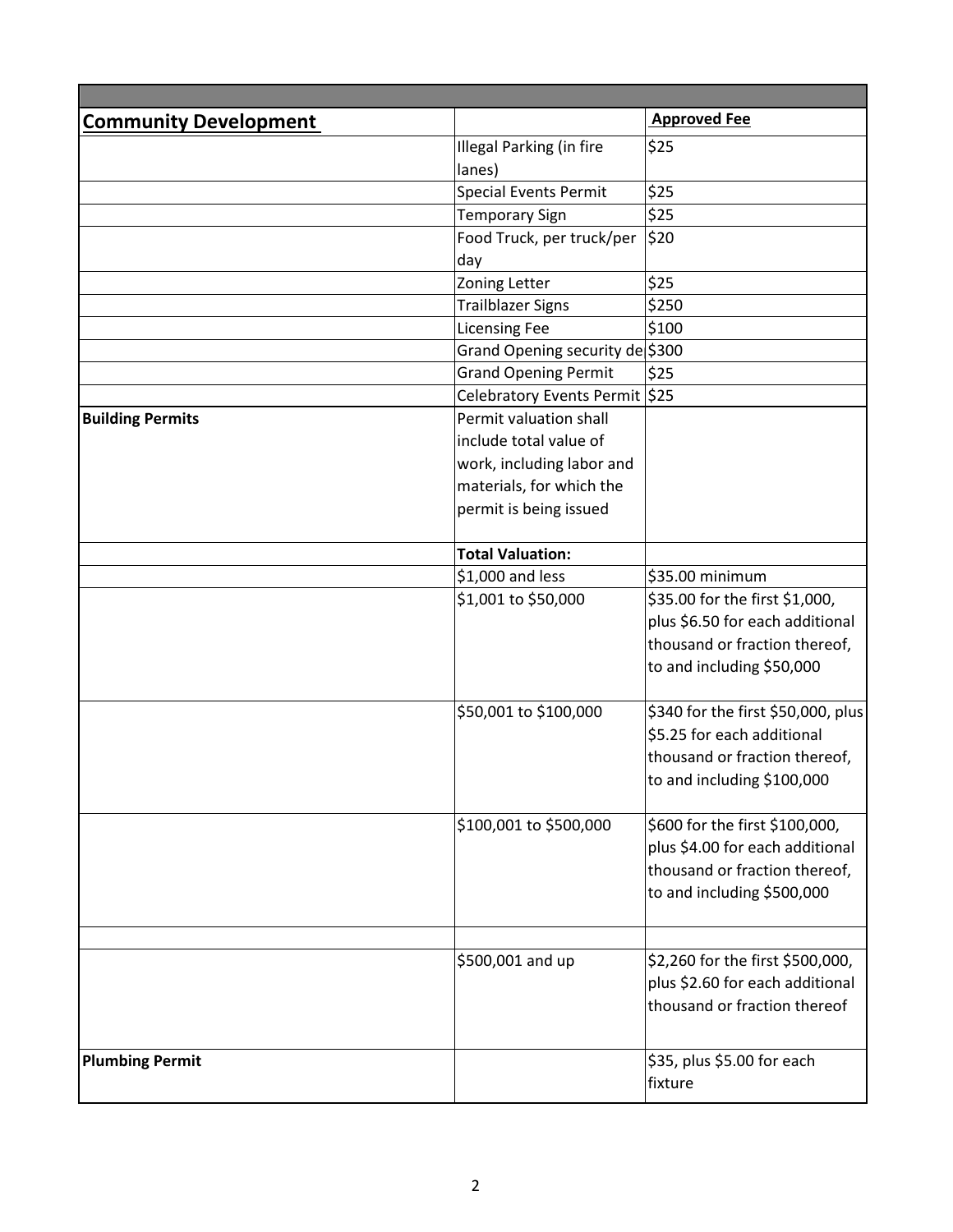| <b>Gas Permit</b>                                                  |                         | \$35 for first tap, plus \$5.00 for |
|--------------------------------------------------------------------|-------------------------|-------------------------------------|
|                                                                    |                         | each additional tap                 |
| <b>Mechanical Permit-Commercial</b>                                |                         | \$35 for first \$1,000, per total   |
|                                                                    |                         | value of installation, plus         |
|                                                                    |                         | \$5.00 for each additional          |
|                                                                    |                         | thousand or fraction thereof        |
|                                                                    | Boilers (any occupancy) | \$10.00 plus                        |
|                                                                    | 33,000 Btu (IBHp) to    | \$5.00                              |
|                                                                    | 165,000 (5BHp)          |                                     |
|                                                                    | 165,001 Btu (5BHp) to   | \$10.00                             |
|                                                                    | 333,000 (BHp)           |                                     |
|                                                                    | 333,001 (10BHp) to      | \$15.00                             |
|                                                                    | 1,165,000 (52BHp)       |                                     |
|                                                                    | 1,165,001 (52BHp) to    | \$25.00                             |
|                                                                    | 3,300,000 (98BHp)       |                                     |
|                                                                    | over 3,300,000          | \$35.00                             |
| <b>Mechanical Permit-Residential</b>                               |                         | \$35, plus \$35 per each unit       |
| <b>Swimming Pool Permit</b>                                        |                         |                                     |
|                                                                    | <b>Public Pool</b>      | Per total value of construction     |
|                                                                    |                         | as per building permit              |
|                                                                    | Private pool (one & two | Per total value of construction     |
|                                                                    | family)                 |                                     |
|                                                                    | Pool fillings system,   | \$1.50 each                         |
|                                                                    | including backflow      |                                     |
|                                                                    | prevention              |                                     |
|                                                                    | Gas piping system       | See Gas Permit                      |
|                                                                    | (separate gas permit)   |                                     |
|                                                                    | Backwash receptor       | \$1.50 each                         |
| Demolition Permit (for demolition of any building<br>or structure) |                         |                                     |
|                                                                    | 0-100,000 cubic feet    | \$100                               |
|                                                                    | 100,001 cubic feet and  | \$1.00/1,000 cubic feet             |
|                                                                    | over                    |                                     |
| Moving Permit (for moving any building or                          |                         | \$100, plus any applicable          |
| structure)                                                         |                         | bonds                               |
| <b>Re-Inspection Fee</b>                                           |                         | \$50 for 1st re-inspection and      |
|                                                                    |                         | \$100 for 2nd re-inspection and     |
|                                                                    |                         | \$200 for re-inspections of the     |
|                                                                    |                         | same failure beyond the 2nd         |
|                                                                    |                         | re-inspection                       |
|                                                                    |                         |                                     |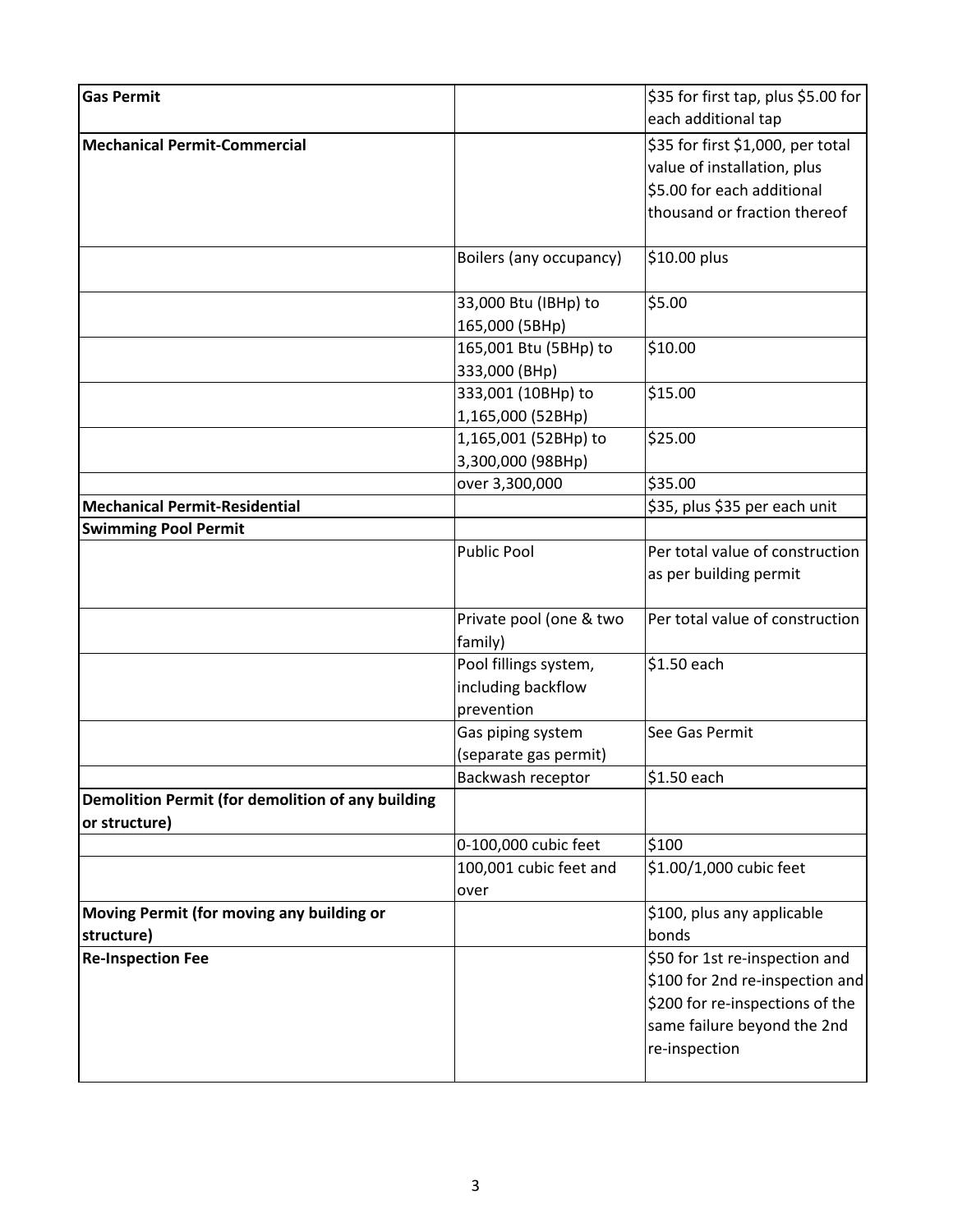| <b>Commencing Work Without a Permit</b>      |                                                                                                                                                      | Fee will be double the                                                                                                                                                                                                                                                                                                |
|----------------------------------------------|------------------------------------------------------------------------------------------------------------------------------------------------------|-----------------------------------------------------------------------------------------------------------------------------------------------------------------------------------------------------------------------------------------------------------------------------------------------------------------------|
|                                              |                                                                                                                                                      | calculated building permit fee                                                                                                                                                                                                                                                                                        |
|                                              |                                                                                                                                                      |                                                                                                                                                                                                                                                                                                                       |
| <b>Building Permit Application Extension</b> |                                                                                                                                                      | \$100 with up to 90 days as the                                                                                                                                                                                                                                                                                       |
|                                              |                                                                                                                                                      | maximum extension                                                                                                                                                                                                                                                                                                     |
| <b>Building Permit Extension</b>             |                                                                                                                                                      | \$100 with up to 180 days as                                                                                                                                                                                                                                                                                          |
|                                              |                                                                                                                                                      | the maximum extension                                                                                                                                                                                                                                                                                                 |
| <b>Temporary Certificate of Occupancy</b>    | Residential-30 day                                                                                                                                   | \$100                                                                                                                                                                                                                                                                                                                 |
|                                              | maximum                                                                                                                                              |                                                                                                                                                                                                                                                                                                                       |
| <b>Temporary Certificate of Occupancy</b>    | Non-residential-30 day                                                                                                                               | \$200                                                                                                                                                                                                                                                                                                                 |
|                                              | maximum                                                                                                                                              |                                                                                                                                                                                                                                                                                                                       |
| <b>Plan Review Fee</b>                       |                                                                                                                                                      | Fee is one half of the<br>calculated Building Permit Fee,<br>which is to be paid at the time<br>of plan submittal. One and<br>two family dwellings are<br>exempt. This fee includes an<br>initial submittal and one<br>correction submittal. All<br>additional submittals will<br>require a \$250 re-submittal<br>fee |
| <b>Re-submittal Plans Review Fee</b>         |                                                                                                                                                      | Re-submittal fees are a<br>minimum of \$250 or one half<br>of the calculated building<br>permit fee based on the<br>difference between the<br>original building value and the<br>revised building value,<br>whichever is greater                                                                                      |
| <b>Fire Prevention Fee</b>                   |                                                                                                                                                      |                                                                                                                                                                                                                                                                                                                       |
|                                              | Fire Sprinkler System<br>Permit<br>Fire Alarm System Permit<br>Modifications to existing<br>fire alarm or sprinkler                                  | \$0.02 per square foot or \$100<br>(whichever is greater)<br>\$0.02 per square foot or \$100<br>(whichever is greater)<br>\$50                                                                                                                                                                                        |
|                                              | systems if work does not<br>exceed \$1,000; if does<br>exceed \$1,000, refer to<br>Fire Alarm or Sprinkler<br>System Permit fee<br>All other permits | \$50                                                                                                                                                                                                                                                                                                                  |
|                                              |                                                                                                                                                      |                                                                                                                                                                                                                                                                                                                       |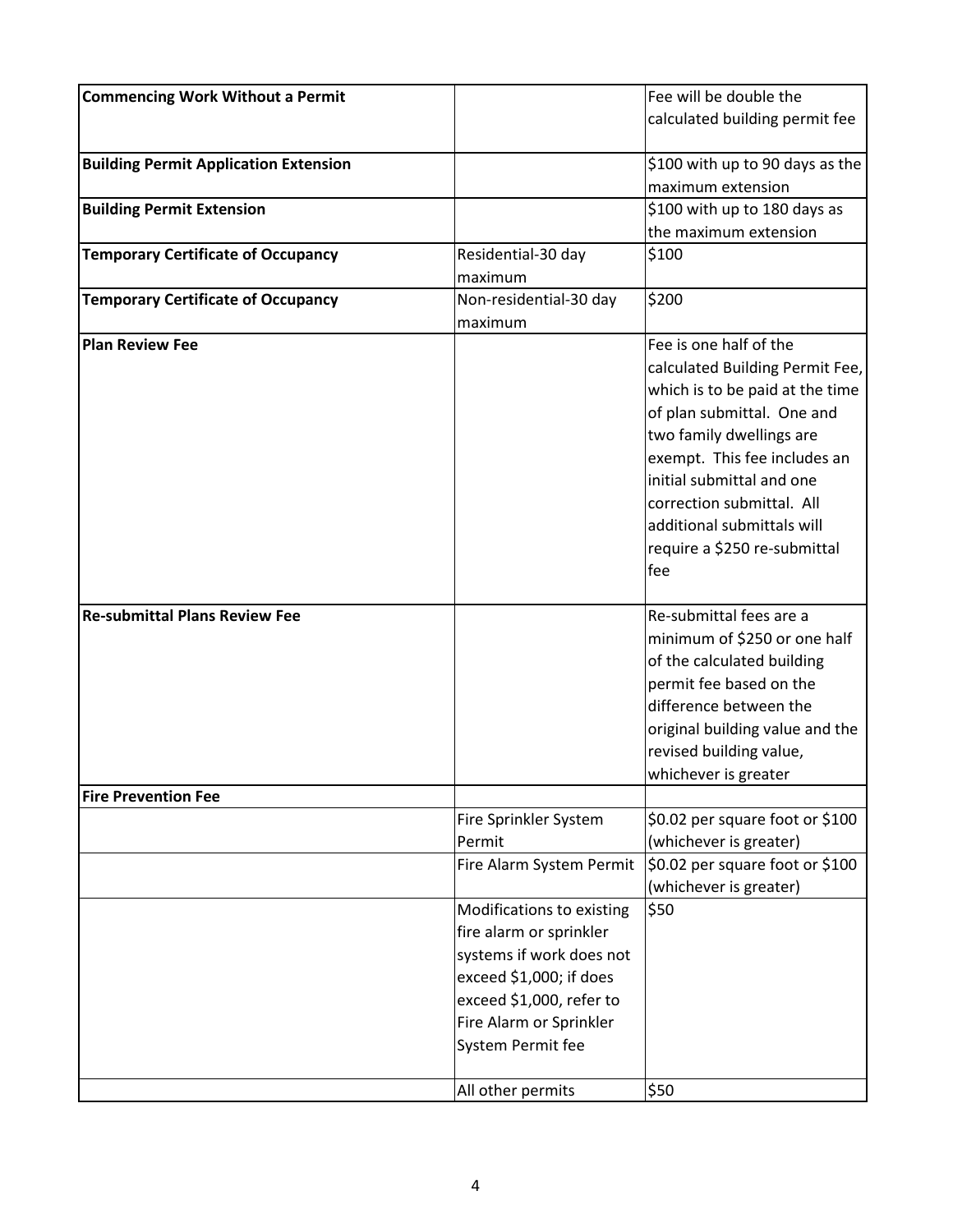| <b>Subdivision Fees</b>                                         |                              |                     |
|-----------------------------------------------------------------|------------------------------|---------------------|
|                                                                 | Concept Plan                 | \$100               |
|                                                                 | <b>Preliminary Plat</b>      | \$100 plus \$25/lot |
|                                                                 | <b>Final Plat</b>            | \$100 plus \$25/lot |
|                                                                 | Variance Request             | \$300               |
| <b>Site Plan Fees</b>                                           | Less than 3 acres or         | \$100               |
|                                                                 | proposed gross square        |                     |
|                                                                 | footage of building space    |                     |
|                                                                 | is less than 10,000 square   |                     |
|                                                                 | feet                         |                     |
| <b>Site Plan Fees</b>                                           | More than 3 acres or         | \$200               |
|                                                                 | proposed gross square        |                     |
|                                                                 | footage of building space    |                     |
|                                                                 | is more than 10,000          |                     |
|                                                                 | square feet                  |                     |
| <b>Landscape Plan Fees</b>                                      |                              | \$50                |
| <b>Zoning Ordinance &amp; Subdivision Regulations Text</b>      | Amend written text           | \$300               |
| <b>Amendment Fees</b>                                           |                              |                     |
| <b>Zoning Map Amendment Fees</b>                                | Amend map                    | \$300               |
|                                                                 |                              |                     |
|                                                                 |                              |                     |
| <b>Comprehensive Land Use Plan Amendment</b>                    | Amend text or map            | \$300               |
|                                                                 |                              |                     |
|                                                                 |                              |                     |
| <b>Municipal Code Text Amendment Fee</b>                        |                              | \$300               |
| <b>Municipal Code Variance (Non-Board of Zoning</b><br>Appeals) |                              | \$300               |
| <b>Sign Fees</b>                                                | Application to erect a       | \$100               |
|                                                                 | sign.                        |                     |
| <b>Sign Modification Without a Permit</b>                       | Modification to a sign or    | \$200               |
|                                                                 | installation of a sign prior |                     |
|                                                                 | to obtaining approval by     |                     |
|                                                                 | the Town                     |                     |
| Sign Fees for Tenant Panel Addition or Modification             |                              | \$50                |
| to Tenant Panel on Existing Ground Mounted Sign                 |                              |                     |
|                                                                 |                              |                     |
| <b>Home Occupation Fee</b>                                      |                              | \$50                |
| Board of Zoning Appeals - Special Exception, Use on             |                              | \$100               |
| <b>Review, or Interpretation Request</b>                        |                              |                     |
| <b>Board of Zoning Appeals - Variance Request</b>               |                              | \$300               |
| <b>Everett Road Corridor Fee</b>                                |                              | Ordinance 14-19     |
|                                                                 |                              |                     |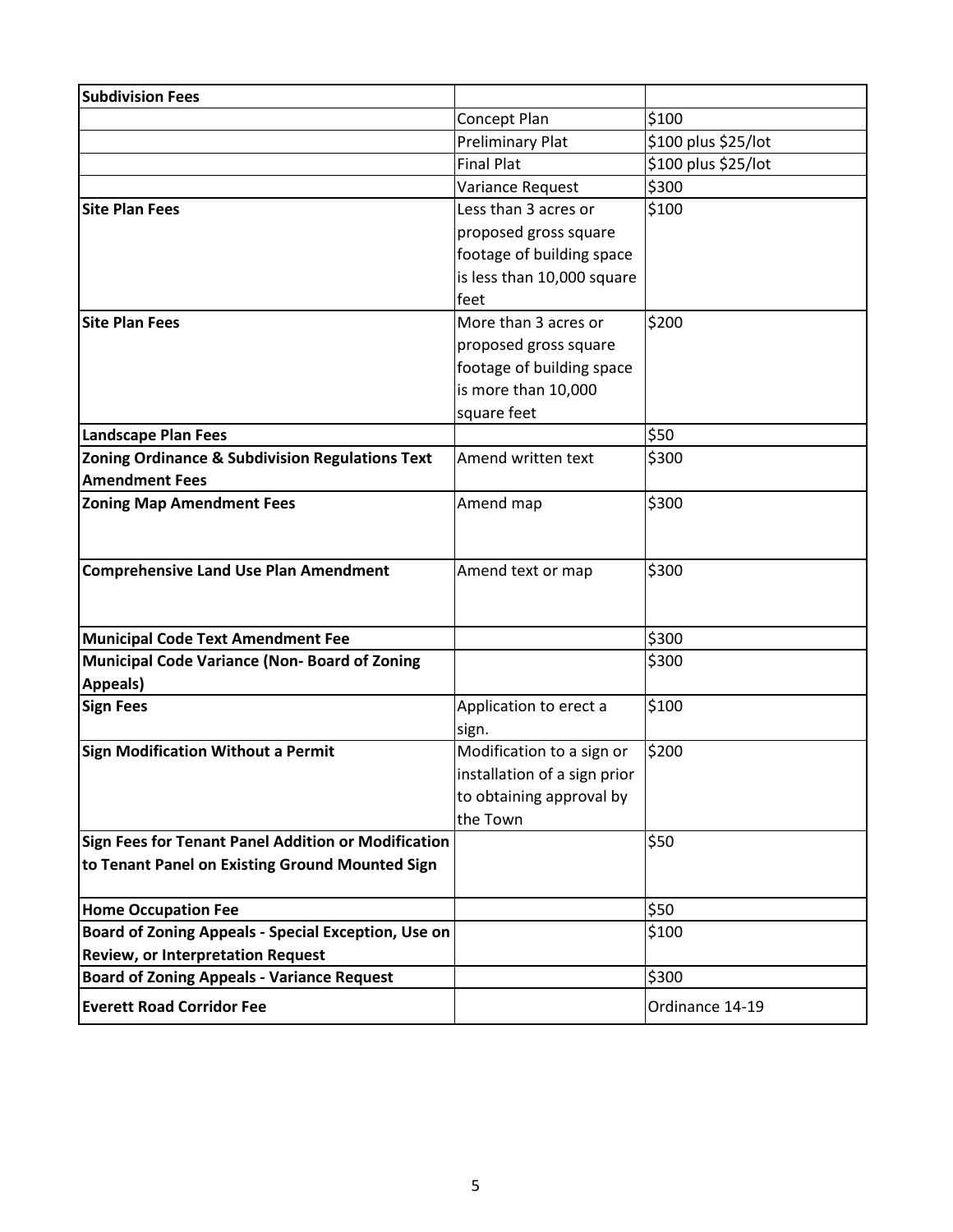| <b>Parks &amp; Recreation</b>                   |                                                                      | <b>Approved Fee</b>                                          |
|-------------------------------------------------|----------------------------------------------------------------------|--------------------------------------------------------------|
| <b>Facility</b>                                 |                                                                      |                                                              |
| <b>Community Room/Board Room Rental</b>         |                                                                      | \$20 per hour; \$30 with kitchen                             |
| <b>Picnic/Pavilions Rental</b>                  | Essex (AP); Burnside (CSP) $ \$25$ half day/ \$40 full day           |                                                              |
|                                                 | Hartford & Saratoga (AP);<br>Longstreet (CSP)                        | \$45 half day/\$80 full day                                  |
|                                                 | McFee Small                                                          | \$85 half day/\$125 full day                                 |
|                                                 | McFee Large                                                          | \$95 half day/\$145 full day                                 |
| self set-up; Includes chairs & tables           | <b>McFee Great Pavilion</b>                                          | \$150 full day/\$250 refunable<br>deposit                    |
| <b>Athletic</b>                                 | Fields (Diamond &<br>Rectangular)                                    | \$20 per hour                                                |
|                                                 | Fields (Artificial Turf)                                             | \$40 per hour                                                |
|                                                 | Competitive, Recreational<br>& Intermediate Volleyball<br>Fees       | $$165$ per team                                              |
|                                                 |                                                                      |                                                              |
| <b>Field Closed Non Compliant Fee</b>           |                                                                      | \$100 per event                                              |
| <b>For-Profit/Park Usage Fee</b>                | Professional<br>Photographers, For profit<br>classes, Trainers, Etc. | \$100 Annual Permit Fee                                      |
| <b>Tournament Usage Fee</b>                     | Grass Field/Volleyball<br>Complex                                    | \$85 half day/\$150 full day                                 |
|                                                 | Synthetic Turf Field                                                 | \$170 half day/\$300 full day                                |
| <b>Tournament Deposit (Refunable)</b>           |                                                                      | \$500                                                        |
| <b>Concession/Vendor Fee</b>                    | Per Vendor/All Weekend                                               | \$20 per day                                                 |
| Special Event Park Use Fee - Founders Park Only |                                                                      | \$200 per 4 hours; \$50 per<br>hour for each additional hour |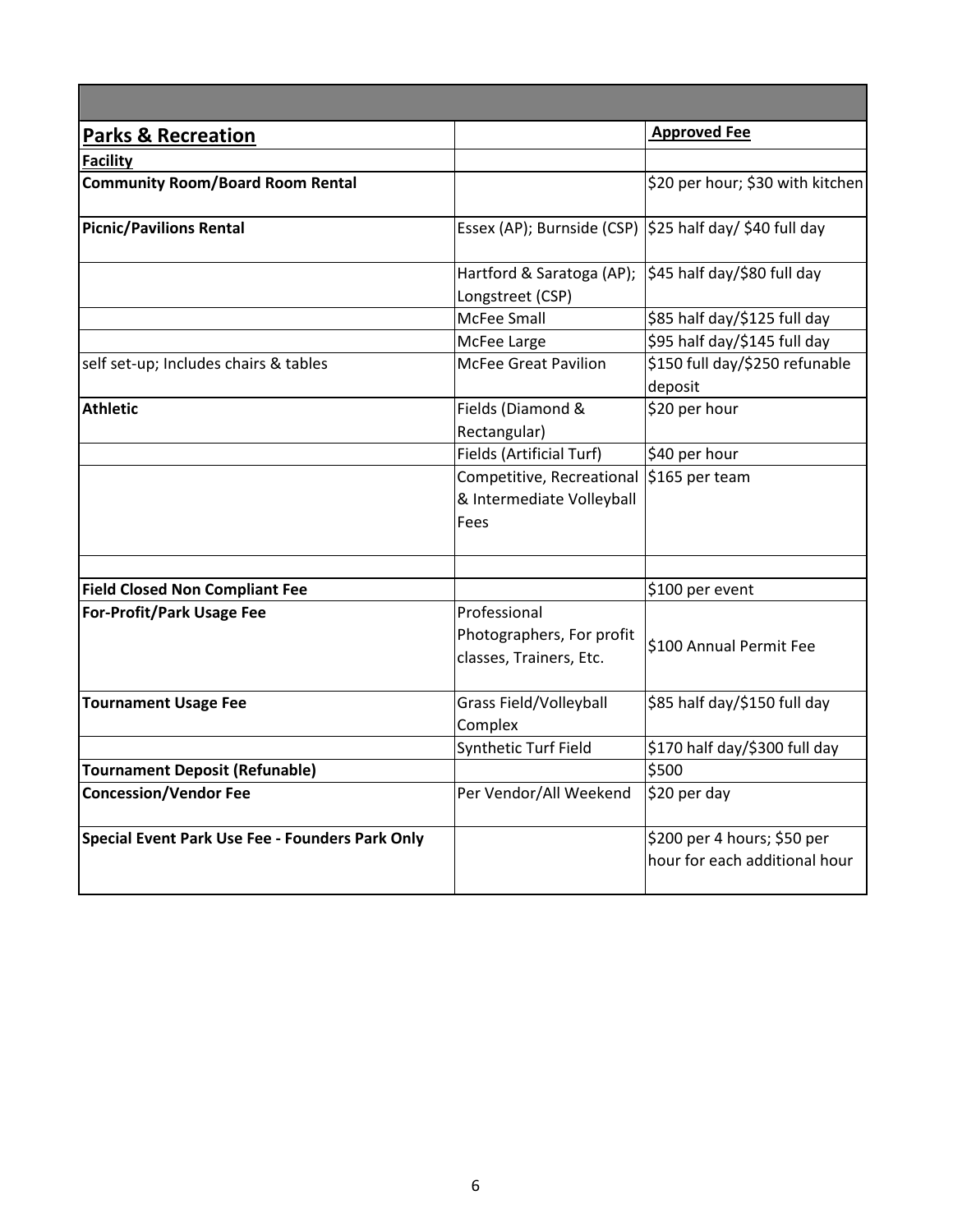| <b>Community Center Fees</b>                                |                        |                    |                      |                      |
|-------------------------------------------------------------|------------------------|--------------------|----------------------|----------------------|
|                                                             |                        |                    |                      |                      |
|                                                             | Non Profit - Reg Hours | Non-Profit - After | For Profit/ Social - | For Profit/ Social - |
| <b>Classrooms</b>                                           |                        | Hours              | <b>Reg Hours</b>     | <b>After Hours</b>   |
| Small (1 - 1/2 hour block)                                  | \$15                   | \$40               | \$15                 | \$40                 |
| Small (1 - 1/2 hour block) - Holiday Fee                    |                        | \$50               |                      | \$50                 |
| Medium                                                      | \$20                   | \$45               | \$20                 | \$45                 |
| Medium (1 - 1/2 hour block) - Holiday Fee                   |                        | \$55               |                      | \$55                 |
| Large                                                       | \$25                   | \$50               | \$25                 | \$50                 |
| Large Classroom (1 - 1/2 hour block) - Holiday Fee          |                        | \$60               |                      | \$60                 |
| <b>Gym</b>                                                  |                        |                    |                      |                      |
| Sports/Fitness (1 hour block)                               | \$30                   | \$55               | \$30                 | \$55                 |
| Sports/Fitness (1 hour block) - Holiday Fee                 |                        | \$75               |                      | \$75                 |
| Sports/Fitness - Setup Fee                                  | \$15                   | \$15               | \$15                 | \$15                 |
| Camp/Tournament (Half Day - 6 hours)                        | \$150                  | \$275              | \$150                | \$275                |
| Camp Tournament (Whole Day)                                 | \$325                  | \$600              | \$325                | \$600                |
| Camp/Tournament (Half Day - 6 hours) - Holiday Fee          |                        |                    |                      |                      |
| (20%)                                                       |                        | \$330              |                      | \$375                |
| Camp/Tournament (Whole Day) - Holiday Fee (20%)             |                        | \$720              |                      | \$800                |
| Special Event (8 hours)*                                    | \$450                  | \$650              | \$750                | \$950                |
| Special Event (8 hours)* - Holiday Fee (20%)                |                        | \$780              |                      | \$1,140              |
| Special Event Additional Hours (Per Hour)                   | \$125                  | \$125              | \$125                | \$125                |
| Special Event Additional Hours (Per Hour) Holiday Fee       |                        |                    |                      |                      |
| (20%)                                                       | \$150                  | \$150              | \$150                | \$150                |
| Refundable Damage Deposit                                   | \$250                  | \$250              | \$250                | \$250                |
| <b>Assembly Hall</b>                                        |                        |                    |                      |                      |
| 8 Hour Rental**                                             | \$400                  | \$650              | \$650                | \$850                |
| Holiday Fee (20%)                                           |                        | \$780              |                      | \$1,020              |
| Additional Hours (Per Hour)                                 | \$100                  | \$100              | \$100                | \$100                |
| Additional Hours (Per Hour) Holiday Fee (20%)               | \$120                  | \$120              | \$120                | \$120                |
| Alcohol Fee (No Sales)                                      | \$100                  | \$100              | \$100                | \$100                |
|                                                             |                        |                    |                      |                      |
| Alcohol Fee (Sales) - For Profit Business Only (Not social) |                        |                    | \$500                | \$500                |
| Refundable Damage Deposit                                   | \$250                  | \$250              | \$250                | \$250                |

\*Includes commercial kitchen

\*\*Includes pre-function room and catering kitchen

| Assembly Hall - Special Rates (July 1, 2021 or by approval | Non-Profit - After | For Profit/ Social - |                    |
|------------------------------------------------------------|--------------------|----------------------|--------------------|
| of PARD Director)                                          | Hours              | After Hours          |                    |
| 2 Hour Rental**                                            | \$100              | \$150                |                    |
| Additional Hour                                            |                    | \$50                 |                    |
| Additional Table/Chair Rental                              |                    | \$10                 | per table/8 chairs |
| Refundable Damage Deposit                                  |                    | \$100                |                    |
|                                                            |                    |                      |                    |
| <b>Birthday Party Package</b>                              |                    |                      |                    |
| 3 Hour Rental - 1 hour gym, 1 hour assembly hall plus 1    |                    | \$150                |                    |
| hour setup                                                 |                    |                      |                    |
| Additional Table/Chair Rental                              |                    | \$10                 | per table/8 chairs |
| Refundable Damage Deposit                                  |                    | \$100                |                    |